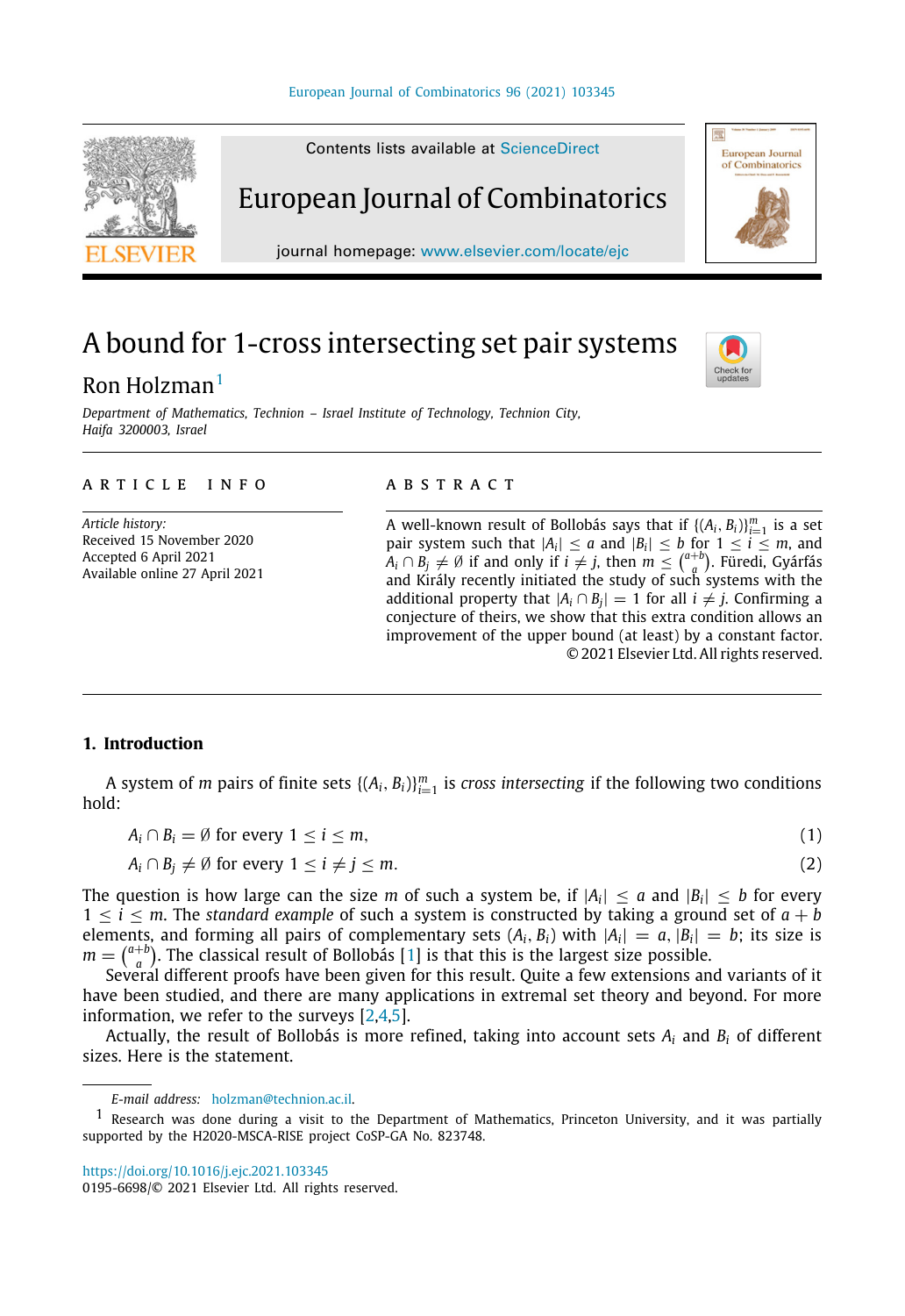**Theorem 1.1** ([\[1\]](#page-5-0)). Let  $\{(A_i, B_i)\}_{i=1}^m$  be a cross intersecting set pair system with  $|A_i| \le a_i$  and  $|B_i| \le b_i$ *for every*  $1 \le i \le m$ *. Then* 

$$
\sum_{i=1}^m \frac{1}{\binom{a_i+b_i}{a_i}} \leq 1,
$$

*and equality holds only if there exist a and b such that*  $|A_i| = a$  *and*  $|B_i| = b$  *for every*  $1 \le i \le m$ *, and the system is the standard example.*

A set pair system  $\{(A_i, B_i)\}_{i=1}^m$  is 1-*cross intersecting* if condition [\(1](#page-0-1)) holds, and condition ([2\)](#page-0-2) holds in the stronger form

$$
|A_i \cap B_j| = 1 \text{ for every } 1 \le i \ne j \le m. \tag{3}
$$

Füredi, Gyárfás and Király [[3\]](#page-6-2) recently introduced this concept. They sought an improvement, under this strengthening, of the upper bound  $m \leq {a+b \choose a}$ , where  $|A_i| \leq a$  and  $|B_i| \leq b$  for every  $1 \leq i \leq m$ . Clearly, when *a* or *b* is 1 the strengthening has no effect. They obtained a sharp upper bound whenever *a* or *b* is 2; in this case, when the other parameter is large, the strengthening improves the bound by a factor of roughly  $\frac{1}{2}$ . For illustration and future reference, we state the special case  $a = b = 2$  of their result.

<span id="page-1-0"></span>**Proposition 1.2** ([[3](#page-6-2)]). Let  $\{(A_i, B_i)\}_{i=1}^m$  be a 1-cross intersecting set pair system with  $|A_i| \leq 2$  and  $|B_i| \leq 2$  for every  $1 \leq i \leq m$ . Then  $m \leq 5$ , and equality holds only if  $\{A_i\}_{i=1}^5$  and  $\{B_i\}_{i=1}^5$ *form two complementary* 5*-cycles (that is, the vertices may be written as* 0, 1, 2, 3, 4 mod 5*, so that*  $A_i = \{i, i+1\}$  *and*  $B_i = \{i-1, i+2\}$  *for*  $1 \le i \le 5$ *).* 

Beyond the cases mentioned above, when *a* and *b* are both greater than 2, the maximum size of a 1-cross intersecting system with  $|A_i| \le a$  and  $|B_i| \le b$ , is not known. Here we prove the following upper bound which, like [Theorem](#page-0-3) [1.1,](#page-0-3) accounts for different set sizes.

<span id="page-1-1"></span>**Theorem 1.3.** Let  $a_i, b_i \geq 2$  for  $1 \leq i \leq m$ , and let  $\{(A_i, B_i)\}_{i=1}^m$  be a 1-cross intersecting set pair *system with*  $|A_i| \le a_i$  *and*  $|B_i| \le b_i$  for every  $1 \le i \le m$ . Then

$$
\sum_{i=1}^m \frac{1}{\binom{a_i+b_i}{a_i}} \leq \frac{29}{30}.
$$

**Corollary 1.4.** Let  $a, b \ge 2$  and let  $\{(A_i, B_i)\}_{i=1}^m$  be a 1-cross intersecting set pair system with  $|A_i| \le a$ *and*  $|B_i| \leq b$  for every  $1 \leq i \leq m$ . Then  $m \leq \frac{29}{30} {a+b \choose a}$ .

The case  $a = b$  of the corollary confirms a conjecture of Füredi, Gyárfás and Király [[3\]](#page-6-2): they postulated the existence of a positive  $\varepsilon$  such that  $m \leq (1 - \varepsilon) {2n \choose n}$  for every 1-cross intersecting system  $\{(A_i, B_i)\}_{i=1}^m$  with  $|A_i| \le n$  and  $|B_i| \le n$  for every  $1 \le i \le m$ , and every  $n \ge 2$ . It seems likely that our constant  $\frac{29}{30}$  can be improved to  $\frac{5}{6}$ , which would be best possible in view of [Proposition](#page-1-0) [1.2](#page-1-0). Another plausible conjecture in [\[3](#page-6-2)] says that the constant can be made arbitrarily small if *n* is large enough. One could even conjecture an upper bound of the form *C <sup>n</sup>* on the size *m* of a 1-cross intersecting system with sets of size *n*, where *C* is a constant less than 4. The best construction intersecting system with sets of size *n*, where *C* is<br>known (see [\[3\]](#page-6-2)) shows that *C* must be at least  $\sqrt{5}$ .

As pointed out in [[3\]](#page-6-2), the notion of 1-cross intersecting set pair systems is closely related to the much studied topic of clique and biclique partitions of graphs. We end the introduction with a reformulation of our result in that terminology. A *biclique partition* of a graph  $G = (V, E)$  is a partition P of its edge set *E* into edge sets of complete bipartite graphs (bicliques). For such a partition P and a vertex  $v \in V$ , we denote by  $\mathbb{P}[v]$  the family of bicliques in P containing the vertex v. The *thickness* of  $\mathcal P$  at v, denoted by  $t_{\mathcal P}(v)$ , is  $|\mathcal P[v]|$ . The graph  $B_{2m}$  is obtained from the complete bipartite graph  $K_{m,m}$  by removing a perfect matching. That is,  $B_{2m} = (V, E)$  where

$$
V = \{x_1, x_2, ..., x_m\} \cup \{y_1, y_2, ..., y_m\},
$$
  

$$
E = \{\{x_i, y_j\} : 1 \le i \ne j \le m\}.
$$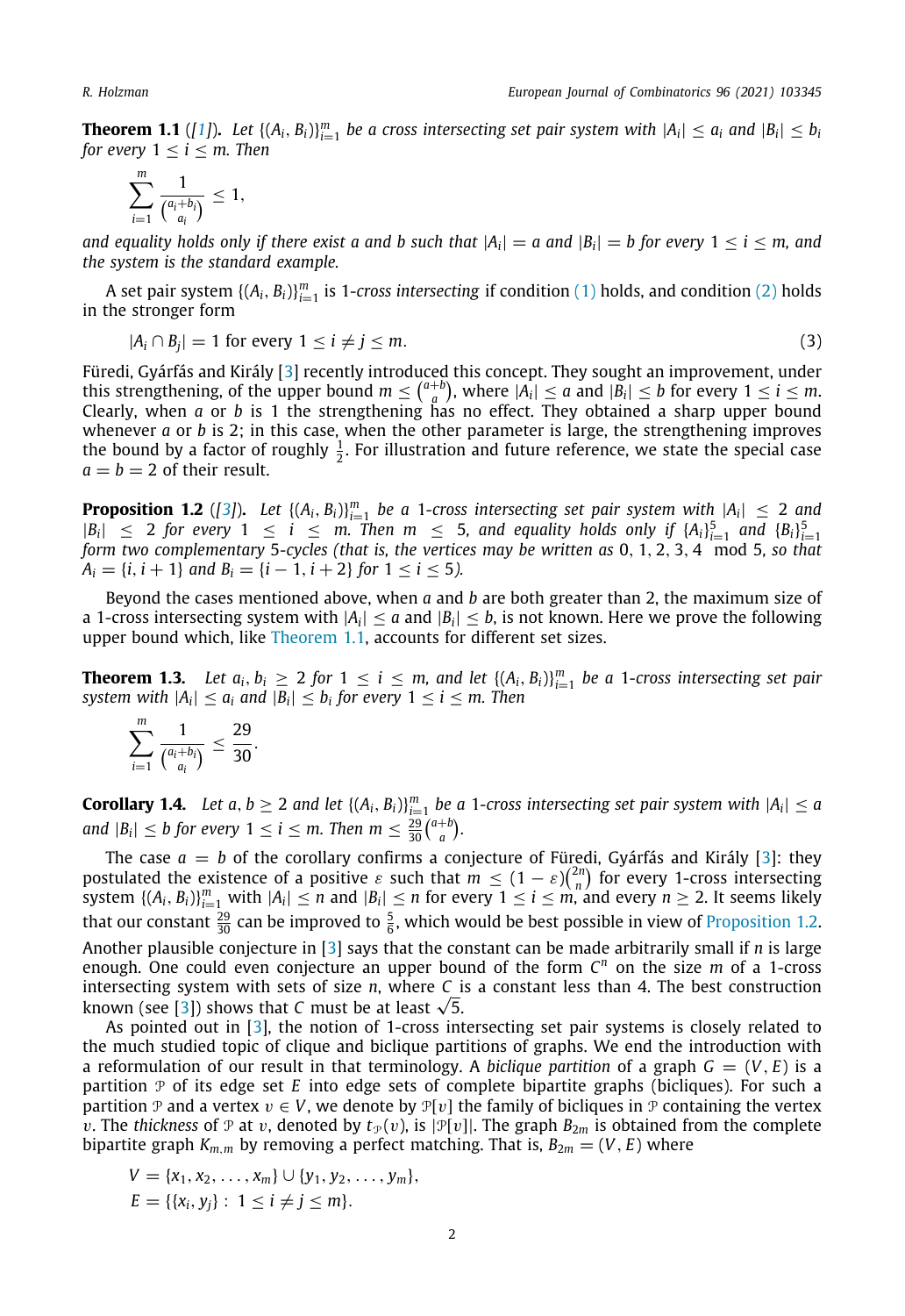Given a biclique partition  $P$  of the graph  $B_{2m}$ , the set pair system  $\{(\mathcal{P}[x_i], \mathcal{P}[y_i])\}_{i=1}^m$  is 1-cross intersecting. This observation leads to the following reformulation of our main result.

**Corollary 1.5.** Let  $a_i$ ,  $b_i > 2$  for  $1 < i < m$ , and let P be a biclique partition of the graph  $B_{2m}$  with *thickness*  $t_{\mathcal{P}}(x_i) \leq a_i$  and  $t_{\mathcal{P}}(y_i) \leq b_i$  for every  $1 \leq i \leq m$ . Then

$$
\sum_{i=1}^m \frac{1}{\binom{a_i+b_i}{a_i}} \leq \frac{29}{30}.
$$

*In particular, if a, b*  $\geq$  2 *and B*<sub>2*m*</sub> *admits a biclique partition with thickness at most a at every*  $x_i$  *and at most b at every y<sub>i</sub>*, *then*  $m \leq \frac{29}{30} {a+b \choose a}$ *.* 

### **2. Proof**

In preparation for the proof of [Theorem](#page-1-1) [1.3,](#page-1-1) we start with some notations and lemmas.

Let  $S = \{(A_i, B_i)\}_{i \in I}$  be a set pair system, where *I* is a finite index set. We write  $V(S) = \bigcup_{i \in I} (A_i \cup B_i)$ for the ground set of the system S. Given a subset  $R \subseteq V(S)$ , the *reduction* of S by *R*, denoted by S − *R*, is the set pair system

$$
S-R=\{(A_i\setminus R, B_i\setminus R)\}_{i\in I}.
$$

We may use this notation also when the set *R* is not contained in *V*(S), with the understanding that  $S - R = S - (R \cap V(S))$ . The following lemma, stated here for future reference, is an immediate consequence of the definitions.

<span id="page-2-0"></span>**Lemma 2.1.** Let  $S = \{(A_i, B_i)\}_{i \in I}$  be a 1-cross intersecting set pair system with ground set  $V(S)$ *.* Let  $R \subseteq V(S)$  be such that there are no  $v \in R$  and  $i \neq j \in I$  with  $v \in A_i \cap B_j$ . Then the reduced system  $S - R$ *is a* 1-cross intersecting set pair system with ground set  $V(S) \setminus R$ .

Let  $S = \{(A_i, B_i)\}_{i \in I}$  be a set pair system. We use the short-hand notation  $\Sigma(S)$  for the sum

$$
\Sigma(\mathcal{S}) = \sum_{i \in I} \frac{1}{\binom{|A_i| + |B_i|}{|A_i|}}.
$$

If  $J \subseteq I$  is a subset of the index set, we write  $S[J]$  for the corresponding subsystem of S, i.e.,

$$
\mathcal{S}[J] = \{(A_i, B_i)\}_{i \in J}.
$$

The next lemma is the essence of the original proof of [Theorem](#page-0-3) [1.1](#page-0-3), by induction on the size of the ground set. We state it here in the form that we will use, and provide the proof for completeness. For a system  $S = \{(A_i, B_i)\}_{i \in I}$  and an element  $v \in V(S)$  we consider two subsystems:

 $S[I_{\bar{v}}^{A}]$  where  $I_{\bar{v}}^{A} = \{i \in I : v \notin A_{i}\},\$ 

and similarly

 $S[I_{\bar{v}}^B]$  where  $I_{\bar{v}}^B = \{i \in I : v \notin B_i\}.$ 

<span id="page-2-1"></span>The reductions of these subsystems by  $\{v\}$  appear in the lemma.

**Lemma 2.2.** Let  $S = \{(A_i, B_i)\}_{i \in I}$  be a set pair system such that  $A_i \neq \emptyset$ ,  $B_i \neq \emptyset$ ,  $A_i \cap B_i = \emptyset$  for every  $i \in I$ *. Then* 

$$
\Sigma(\mathcal{S}) = \frac{1}{|V(\mathcal{S})|} \sum_{v \in V(\mathcal{S})} \Sigma(\mathcal{S}[I_{\bar{v}}^A] - \{v\}) \le \max_{v \in V(\mathcal{S})} \Sigma(\mathcal{S}[I_{\bar{v}}^A] - \{v\}),
$$

*and similarly*

$$
\Sigma(\mathcal{S}) = \frac{1}{|V(\mathcal{S})|} \sum_{v \in V(\mathcal{S})} \Sigma(\mathcal{S}[I_{\tilde{v}}^B] - \{v\}) \leq \max_{v \in V(\mathcal{S})} \Sigma(\mathcal{S}[I_{\tilde{v}}^B] - \{v\}).
$$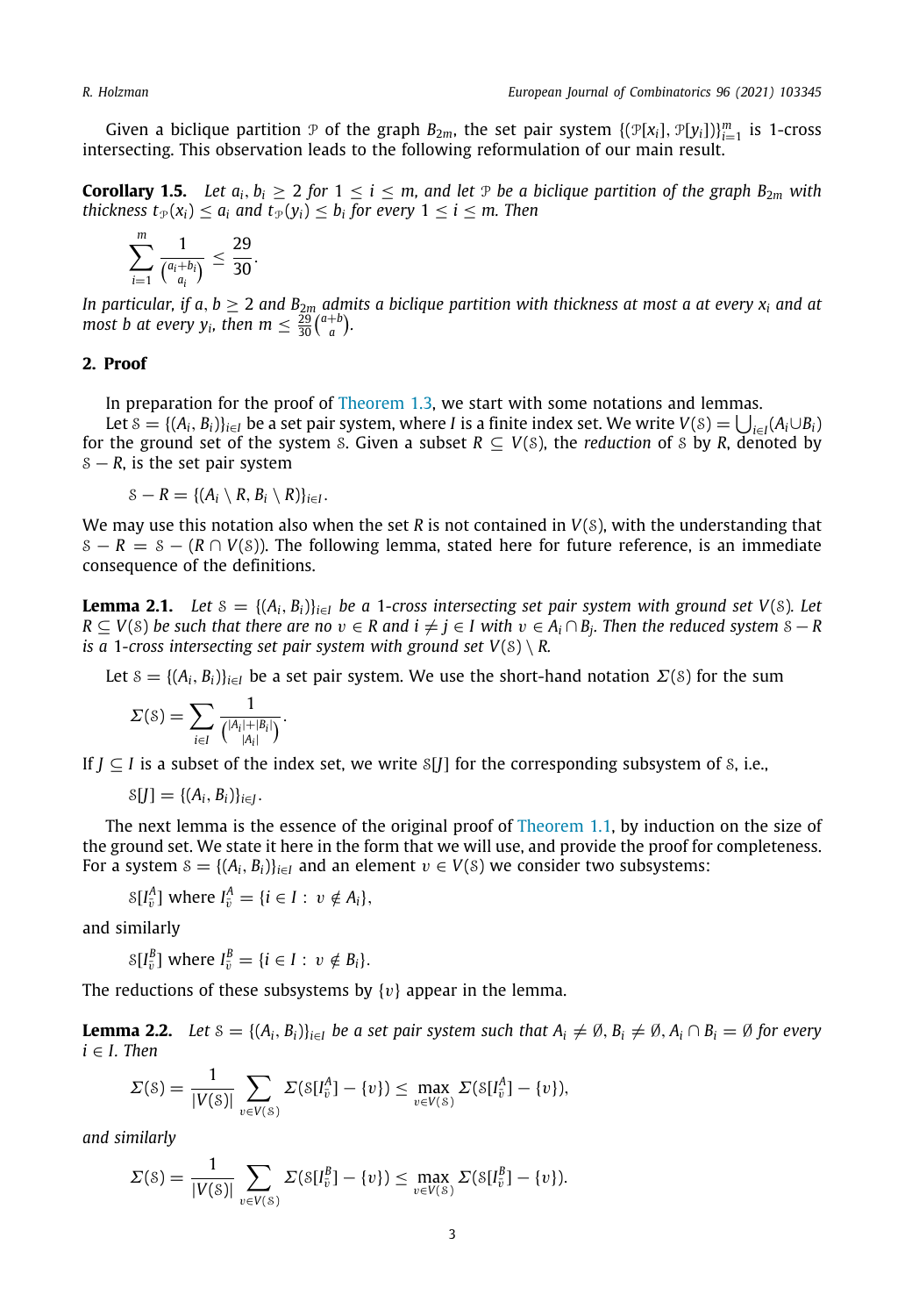**Proof.** By symmetry, it suffices to prove the first statement. The inequality is obvious: the average cannot exceed the maximum. We only need to prove the identity

$$
\Sigma(\mathcal{S}) = \frac{1}{|V(\mathcal{S})|} \sum_{v \in V(\mathcal{S})} \Sigma(\mathcal{S}[I_{\bar{v}}^A] - \{v\}).
$$

Fix an  $i \in I$  and consider its contribution to the sum on the right-hand side. For every  $v \in B_i$ , it contributes  $\frac{1}{\binom{|A_i|+|B_i|-1}{|A_i|}}$ , and for every  $v \in V(S) \setminus (A_i \cup B_i)$  it contributes  $\frac{1}{\binom{|A_i|+|B_i|}{|A_i|}}$ . Thus the total contribution is

$$
\frac{|B_i|}{\binom{|A_i|+|B_i|-1}{|A_i|}}+\frac{|V(s)|-|A_i|-|B_i|}{\binom{|A_i|+|B_i|}{|A_i|}}=\frac{|V(s)|}{\binom{|A_i|+|B_i|}{|A_i|}}.
$$

Upon dividing by  $|V(S)|$ , this equals the contribution of *i* to  $\Sigma(S)$ , which proves the identity.  $\square$ 

We will also need the following simple bound on the ratio between certain binomial coefficients.

<span id="page-3-0"></span>**Lemma 2.3.** *For a, b*  $> 2$  *we have* 

$$
\frac{\binom{a+b-2}{a-1}}{\binom{a+b}{a}} \leq \frac{1}{3}.
$$

*Moreover, the upper bound may be improved to*  $\frac{3}{10}$  *unless*  $a = b = 2$ *.* 

**Proof.** The ratio in the lemma is equal to  $\frac{ab}{(a+b)(a+b-1)}$ . The upper bound of  $\frac{1}{3}$  follows from

$$
(a+b)^2 \ge 4ab \ge 3ab + a + b,
$$

where the second inequality uses *a*, *b*  $\geq$  2. For the upper bound of  $\frac{3}{10}$ , the same argument works if we can replace 3*ab* by  $\frac{10}{3}ab$  in the second inequality. This requires  $\frac{2}{3}ab \ge a+b$  which indeed holds if *a*, *b*  $\geq$  3. For the remaining case where, say, *a* = 2 and *b*  $\geq$  3, we observe that

$$
\frac{2b}{(b+2)(b+1)} \leq \frac{3}{10} \iff 3(b+2)(b+1) \geq 20b \iff (3b-2)(b-3) \geq 0,
$$

and the last inequality indeed holds for  $b > 3$ .  $\Box$ 

We are now ready to prove [Theorem](#page-1-1) [1.3](#page-1-1). The idea is to use induction on the size of the ground set, as Bollobás did in his proof of [Theorem](#page-0-3) [1.1](#page-0-3). The induction step works the same way, and the gain should come from the induction base. There are, however, set pair systems in which some sets have size 2 and others are larger. Such systems cannot be handled directly by reducing to smaller systems satisfying the assumptions of the theorem, and this requires some careful case analysis.

**Proof of [Theorem](#page-1-1) [1.3](#page-1-1).** We may assume that the inequalities  $|A_i| \le a_i$  and  $|B_i| \le b_i$  are equalities. Indeed, any set for which the inequality is strict may be augmented using new elements that belong only to that set, without affecting the assumptions or the conclusion of the theorem.

Thus, we consider a 1-cross intersecting set pair system  $S = \{(A_i, B_i)\}_{i \in I}$  with  $|A_i| \ge 2$  and  $|B_i| \ge 2$ for every  $i \in I$ , and have to show that (using our short-hand notation)  $\Sigma(\mathcal{S}) \leq \frac{29}{30}$ . By induction, we know that this holds for any such system with ground set smaller than *V*(S).

Assume first that  $|A_i| \geq 3$  for every  $i \in I$ . By [Lemma](#page-2-0) [2.1](#page-2-0), each reduced system of the form  $\mathcal{S}[I_{\bar{v}}^B] - \{v\}$  for  $v \in V(\mathcal{S})$  is 1-cross intersecting. By our assumption, all sets in such a reduced system are of size at least 2, and the ground set is smaller than *V*(*S*). We conclude that  $\Sigma(S[I_{\tilde{v}}^B]-\{v\})\leq \frac{29}{30}$ for every  $v \in V(S)$ . Now the second statement in [Lemma](#page-2-1) [2.2](#page-2-1) implies that  $\Sigma(S) \leq \frac{29}{30}$ , as desired. Similarly, if  $|B_i| \ge 3$  for every  $i \in I$ , then we can use the reduced systems  $\mathcal{S}[I_{\tilde{v}}^A] - \{v\}$  and the first statement in [Lemma](#page-2-1) [2.2.](#page-2-1)

Henceforth we assume that there exist  $k, \ell \in I$  with  $|A_k| = |B_{\ell}| = 2$ . We distinguish cases depending on whether  $k$  and  $\ell$  are distinct or not.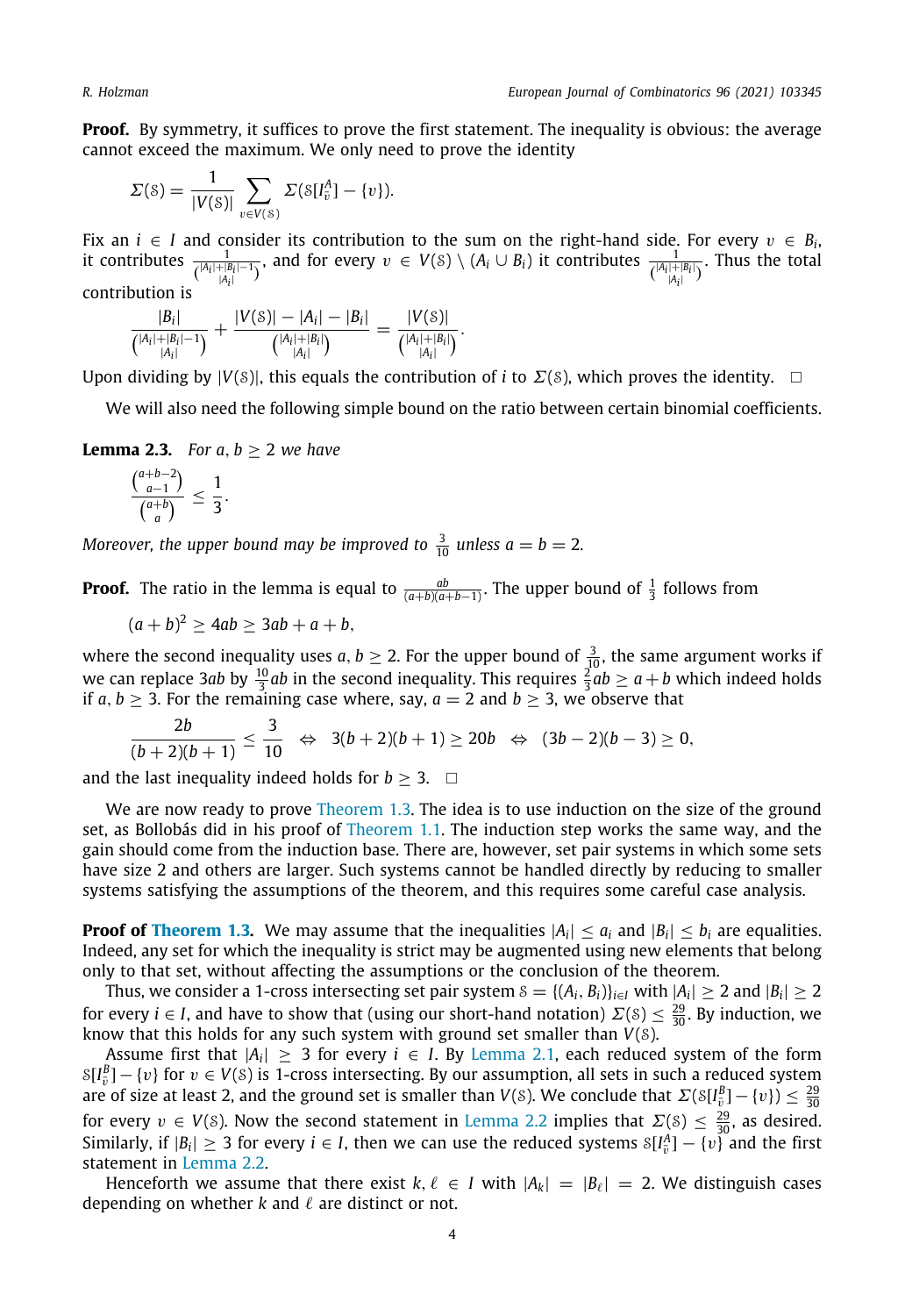**Case 1.** There exist distinct  $k, \ell \in I$  with  $|A_k| = |B_{\ell}| = 2$ .

Fix such *k* and  $\ell$ . Since  $|A_k \cap B_{\ell}| = 1$ , we can write

$$
A_k = \{x, y\}, \ \ B_\ell = \{x, z\}.
$$

For any other  $i \in I$ , the set  $A_i$  must contain exactly one of the elements *x* and *z*, and the set  $B_i$  must contain exactly one of *x* and *y*. There are three distinct ways in which this can happen, so we get a partition of *I* \  $\{k, \ell\}$  into three (possibly empty) subsets  $I_1, I_2, I_3$  as follows:

$$
I_1 = \{i \in I : x \in A_i, y \in B_i, z \notin A_i\},
$$
  
\n
$$
I_2 = \{i \in I : x \in B_i, y \notin B_i, z \in A_i\},
$$
  
\n
$$
I_3 = \{i \in I : x \notin A_i \cup B_i, y \in B_i, z \in A_i\}
$$

There cannot exist both an  $i \in I_2$  with  $y \in A_i$  and a  $j \in I_1$  with  $z \in B_j$ , because that would imply that  $\{y, z\} \subseteq A_i \cap B_j$ . Without loss of generality, we assume that  $y \notin A_i$  for all  $i \in I_2$ , and rewrite

$$
I_2 = \{i \in I : x \in B_i, y \notin A_i \cup B_i, z \in A_i\}.
$$

In the subsystem S[*I*1] neither *x* nor *y* appears in any cross intersection. Hence, by [Lemma](#page-2-0) [2.1,](#page-2-0) the reduced system S[*I*1]−{*x*, *y*} is 1-cross intersecting (actually, we only use that it is cross intersecting). By [Theorem](#page-0-3) [1.1](#page-0-3) we have

$$
\Sigma(\mathcal{S}[I_1] - \{x, y\}) = \sum_{i \in I_1} \frac{1}{\binom{|A_i \setminus \{x\}| + |B_i \setminus \{y\}|}{|A_i \setminus \{x\}|}} \leq 1.
$$

Using this and [Lemma](#page-3-0) [2.3,](#page-3-0) we find that

<span id="page-4-0"></span>
$$
\Sigma(\mathcal{S}[I_1]) = \sum_{i \in I_1} \frac{1}{\binom{|A_i| + |B_i|}{|A_i|}} \le \frac{1}{3} \sum_{i \in I_1} \frac{1}{\binom{|A_i| + |B_i| - 2}{|A_i| - 1}} \le \frac{1}{3}.
$$
\n(4)

Similarly, by our assumption on  $I_2$ , in the subsystem  $S[I_2 \cup I_3]$  none of *x*, *y* and *z* appears in any cross intersection. Hence, by [Lemma](#page-2-0) [2.1,](#page-2-0) the reduced system  $S[I_2 \cup I_3] - \{x, y, z\}$  is 1-cross intersecting. By [Theorem](#page-0-3) [1.1](#page-0-3) we have

$$
\Sigma(\delta[I_2\cup I_3]-\{x,y,z\})=\sum_{i\in I_2\cup I_3}\frac{1}{\binom{|A_i|-1+|B_i|-1}{|A_i|-1}}\leq 1.
$$

Again by [Lemma](#page-3-0) [2.3,](#page-3-0) this implies

<span id="page-4-1"></span>
$$
\Sigma(\mathcal{S}[I_2 \cup I_3]) = \sum_{i \in I_2 \cup I_3} \frac{1}{\binom{|A_i| + |B_i|}{|A_i|}} \le \frac{1}{3} \sum_{i \in I_2 \cup I_3} \frac{1}{\binom{|A_i| + |B_i| - 2}{|A_i| - 1}} \le \frac{1}{3}.
$$
\n(5)

Using [\(4\)](#page-4-0), ([5\)](#page-4-1) and the obvious bounds on the terms associated with *k* and  $\ell$  we can write

<span id="page-4-2"></span>
$$
\Sigma(\mathcal{S}) = \frac{1}{\binom{|A_k|+|B_k|}{|A_k|}} + \frac{1}{\binom{|A_\ell|+|B_\ell|}{|A_\ell|}} + \Sigma(\mathcal{S}[I_1]) + \Sigma(\mathcal{S}[I_2 \cup I_3]) \le \frac{1}{6} + \frac{1}{6} + \frac{1}{3} + \frac{1}{3} = 1. \tag{6}
$$

If either  $|B_k|$  or  $|A_\ell|$  is at least 3, then the bound on the corresponding term in [\(6\)](#page-4-2) may be decreased from  $\frac{1}{6}$  to  $\frac{1}{10}$ , resulting in  $\Sigma(8) \le \frac{14}{15} < \frac{29}{30}$ . If either  $\mathcal{S}[I_1]$  or  $\mathcal{S}[I_2 \cup I_3]$  contains no pair  $(A_i, B_i)$  with  $|A_i| = |B_i| = 2$ , then [Lemma](#page-3-0) [2.3](#page-3-0) allows us to replace the  $\frac{1}{3}$  in either ([4](#page-4-0)) or [\(5\)](#page-4-1) by  $\frac{3}{10}$ , which improves the upper bound in ([6\)](#page-4-2) to  $\Sigma(8) \leq \frac{29}{30}$ , as desired.

Thus, we may assume that  $|A_i| = |B_i| = 2$  holds for at least 4 values of *i*, namely *k*,  $\ell$ , a member of  $I_1$ , and a member of  $I_2 \cup I_3$ . If there is yet another such value of *i*, then our system *S* contains 5 pairs of sets of size 2, which by [Proposition](#page-1-0) [1.2](#page-1-0) must form two complementary 5-cycles. But then these 5 pairs are the entire system S, because no set (of any size) can contain exactly one vertex of every edge of a 5-cycle. This gives  $\Sigma(\delta) = \frac{5}{6} < \frac{29}{30}$ .

It follows that there is a unique  $p \in I_1$  such that  $|A_p| = |B_p| = 2$  and a unique  $q \in I_2 \cup I_3$  such that  $|A_q| = |B_q| = 2$ . This allows us to sharpen the bounds in [\(4](#page-4-0)) and [\(5\)](#page-4-1) as follows. We have

$$
\Sigma(\mathcal{S}[I_1] - \{x, y\}) = \frac{1}{2} + \sum_{i \in I_1 \setminus \{p\}} \frac{1}{\binom{|A_i| + |B_i| - 2}{|A_i| - 1}} \le 1,
$$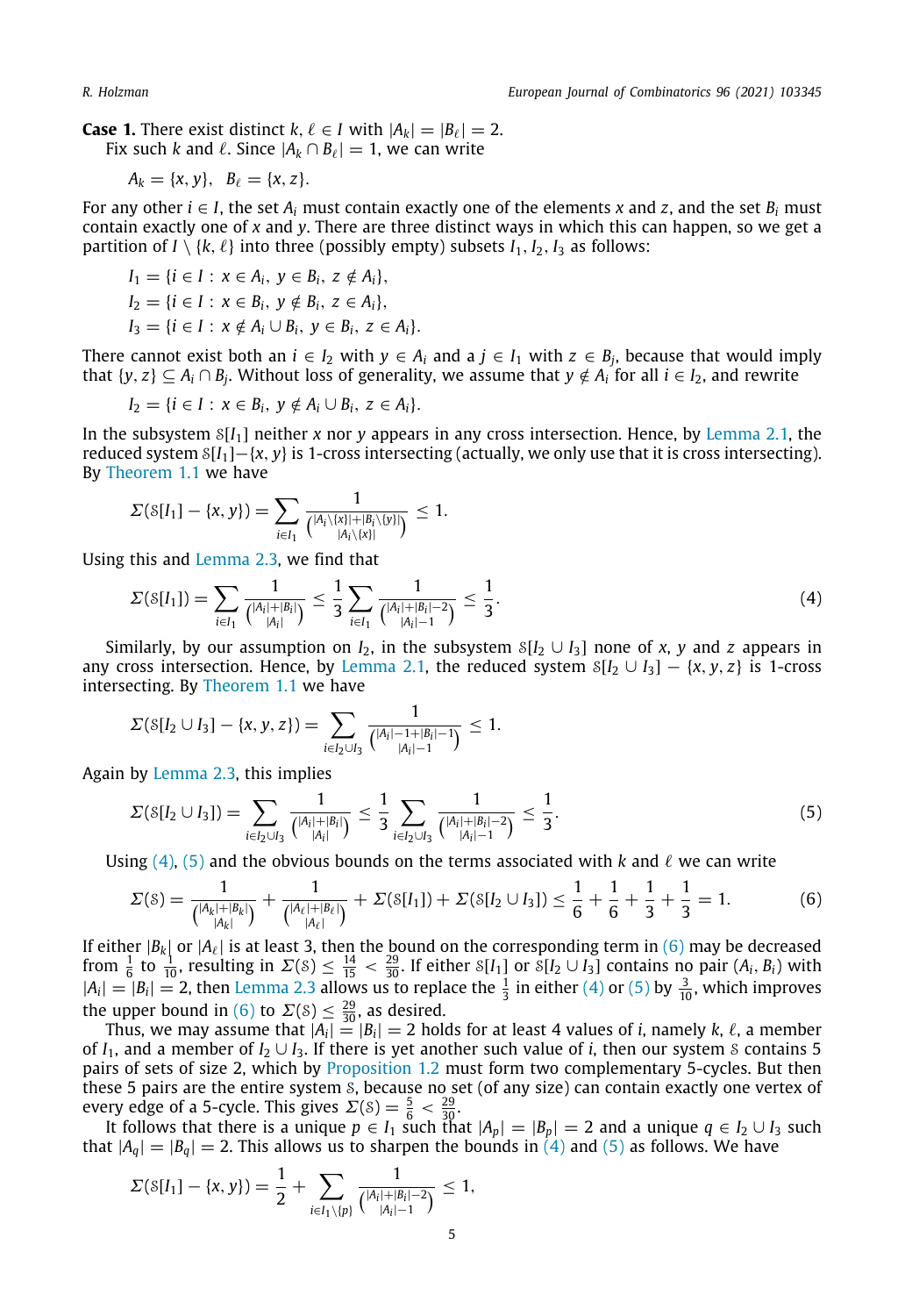.

and therefore by [Lemma](#page-3-0) [2.3](#page-3-0)

$$
\varSigma(\mathcal S[I_1]) = \frac{1}{6} + \sum_{i \in I_1 \setminus \{p\}} \frac{1}{\binom{|A_i| + |B_i|}{|A_i|}} \leq \frac{1}{6} + \frac{3}{10} \sum_{i \in I_1 \setminus \{p\}} \frac{1}{\binom{|A_i| + |B_i| - 2}{|A_i| - 1}} \leq \frac{1}{6} + \frac{3}{10} \cdot \frac{1}{2} = \frac{19}{60}
$$

The same argument shows that  $\Sigma(S[I_2 \cup I_3]) \leq \frac{19}{60}$ , and plugging these two improved bounds in [\(6\)](#page-4-2) gives  $\Sigma(\delta) \leq \frac{29}{30}$ , completing the argument in Case 1.

**Case 2.** There exists  $k \in I$  with  $|A_k| = |B_k| = 2$ .

In dealing with this case, we may assume that  $|A_i|$  and  $|B_i|$  are at least 3 for every  $i \in I \setminus \{k\}$ , otherwise we fall back on Case 1.

Our aim in this case is to apply [Lemma](#page-2-1) [2.2](#page-2-1) using the reduced systems of the form  $\mathcal{S}[I^A_{\tilde{v}}] - \{v\}$ . To this end, we need to upper bound  $\Sigma(S[I_{\tilde{v}}^A] - \{v\})$  for the various choices of  $v \in V(S)$ . By [Lemma](#page-2-0) [2.1](#page-2-0) and induction, we know that  $\Sigma(S[I_{\tilde{v}}^A] - \{v\}) \leq \frac{29}{30}$  as long as all sets in this reduced system have size at least 2. This is the case when  $v \in A_k$ , because then  $k \notin I_{\tilde{v}}^A$  and the sets associated with  $i \neq k$ are large enough. This is also the case when  $v \notin A_k \cup B_k$ , because then the removal of v leaves  $A_k$ and  $B_k$  intact.

It remains to deal with the reduced system  $\mathcal{S}[I_{\tilde{v}}^A] - \{v\}$  when  $v \in B_k$ . This system contains the pair  $(A_k, B_k \setminus \{v\})$ , which we may write as

$$
A_k = \{x, y\}, B_k \setminus \{v\} = \{z\}.
$$

As the system is 1-cross intersecting by [Lemma](#page-2-0) [2.1](#page-2-0), for any other  $i \in I^A_{\overline{v}}$  the set  $A_i$  must contain *z* and the set  $B_i \setminus \{v\}$  must contain exactly one of *x* and *y*. We get a partition of  $I^A_{\bar{v}} \setminus \{k\}$  into two (possibly empty) subsets  $I_1$  and  $I_2$  as follows:

$$
I_1 = \{i \in I_{\bar{v}}^A : x \in B_i, y \notin B_i, z \in A_i\},
$$
  

$$
I_2 = \{i \in I_{\bar{v}}^A : x \notin B_i, y \in B_i, z \in A_i\}.
$$

In the subsystem  $(S[I_{\tilde{v}}^A] - \{v\})[I_1]$  neither *x* nor *z* appears in any cross intersection. Hence by [Lemma](#page-2-0) [2.1,](#page-2-0) the reduced system  $(S[I_{\tilde{v}}^A] - \{v\})[I_1] - \{x, z\}$  is 1-cross intersecting. By [Theorem](#page-0-3) [1.1](#page-0-3) we have

$$
\Sigma((S[I_{\tilde{v}}^A] - \{v\})[I_1] - \{x, z\}) = \sum_{i \in I_1} \frac{1}{\binom{|A_i \setminus \{z\}| + |B_i \setminus \{v, x\}|}{|A_i \setminus \{z\}|}} \leq 1.
$$

Noting that  $|A_i| \geq 3$  and  $|B_i \setminus \{v\}| \geq 2$  for every  $i \in I_1$  and using [Lemma](#page-3-0) [2.3,](#page-3-0) this gives

$$
\Sigma((\delta[I_{\tilde{v}}^A] - \{v\})[I_1]) = \sum_{i \in I_1} \frac{1}{\binom{|A_i| + |B_i \setminus \{v\}|}{|A_i|}} \le \frac{3}{10} \sum_{i \in I_1} \frac{1}{\binom{|A_i| + |B_i \setminus \{v\}| - 2}{|A_i| - 1}} \le \frac{3}{10}.
$$

An analogous argument gives the bound  $\Sigma((\mathcal{S}[I_{\tilde{v}}^A]-\{v\})[I_2])\leq \frac{3}{10}$ . Thus

$$
\Sigma(\delta[I_{\tilde{v}}^A] - \{v\}) = \frac{1}{\binom{|A_k| + |B_k \setminus \{v\}|}{|A_k|}} + \Sigma((\delta[I_{\tilde{v}}^A] - \{v\})[I_1]) + \Sigma((\delta[I_{\tilde{v}}^A] - \{v\})[I_2])
$$
  

$$
\leq \frac{1}{3} + \frac{3}{10} + \frac{3}{10} = \frac{14}{15} < \frac{29}{30}.
$$

By now we know that  $\Sigma(S[I_v^A] - \{v\}) \leq \frac{29}{30}$  for every  $v \in V(S)$ . [Lemma](#page-2-1) [2.2](#page-2-1) implies that  $\Sigma(S) \leq \frac{29}{30}$ , completing the proof.  $\square$ 

**Note added in proof.** Kostochka, McCourt and Nahvi (On sizes of 1-cross intersecting set pair systems, [arXiv:2104.08562](http://arxiv.org/abs/2104.08562)) have improved the constant in our bound to  $\frac{5}{6}$ .

#### **References**

<span id="page-5-0"></span>[1] [B. Bollobás, On generalized graphs, Acta Math. Acad. Sci. Hung. 16 \(1965\) 447–452.](http://refhub.elsevier.com/S0195-6698(21)00037-8/sb1)

<span id="page-5-1"></span><sup>[2]</sup> [Z. Füredi, Matchings and covers in hypergraphs, Graphs Combin. 4 \(2\) \(1988\) 115–206.](http://refhub.elsevier.com/S0195-6698(21)00037-8/sb2)